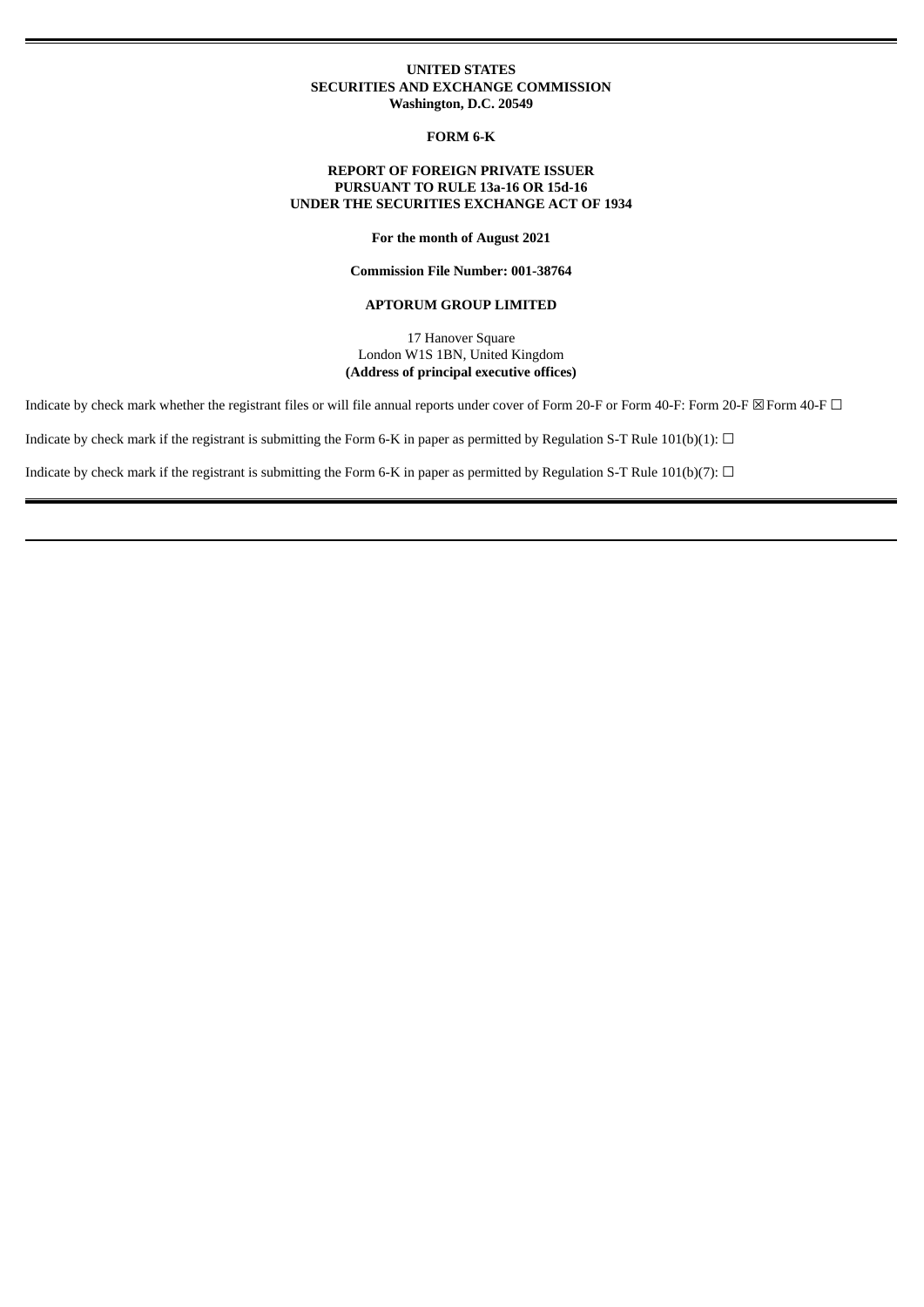# **DEPARTURE OF PRINCIPAL OFFICERS**

On August 27, 2021, Dr. Angel Ng tendered her resignation to APTORUM GROUP LIMITED (the "Company") as the Company's Chief Operating Officer. Angel's resignation did not result from any disagreement regarding any matter related to the Company's operations, policies or practices.